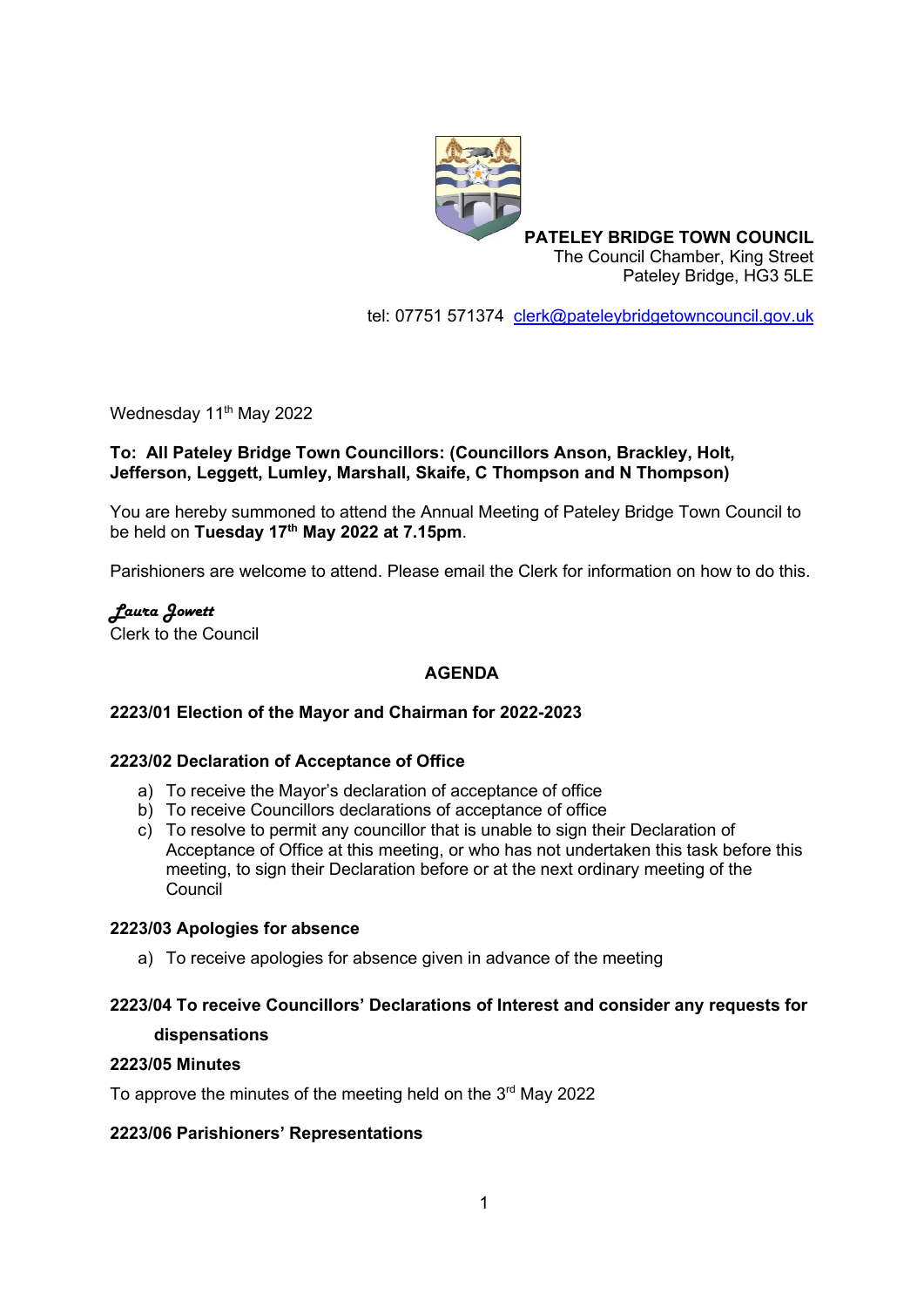## **2223/07 Election of the Deputy Mayor**

### **2223/08 Co-option**

- a) To receive written applications and a short verbal presentation from candidates
	- i. J Wardman
	- ii. J Wright
- **b) To resolve that members of the press and public be excluded from item 2223/08.c only under the provisions of the Public Bodies (Admission to Meetings Act 1960 s1(2)) during consideration of items of a confidential nature. (consideration of candidates – personal information)**
- c) To consider candidates for co-option
- d) To co-opt a candidate to fill the existing vacancy

### **2223/09 Committees**

- a) Election of members to committees
- b) To elect the chairs of committees
- c) To review the Terms of Reference for the following committees:
	- i) Finance Committee
	- ii) HR Committee
	- iii) Joint Liaison Committee
	- iv) Mayor's Fund Committee
	- v) Christmas Lights Committee

### **2223/10 Appointment of council representatives to other organisations**

### **2223/11 Policies**

To receive and confirm

- a) Standing Orders
- b) Financial Regulations
- c) Complaints Procedure
- d) Council policies, procedures and practices in respect of its obligations under Freedom of Information and Data Protection legislation.

### **2223/12 Documents**

To receive and approve

- a) The Council's Risk Assessment
- b) The Asset Register

### **2223/13 To note the renewal of the Town Council's insurance**

### **2223/14 Mayor's Allowance**

To approve a Mayor's Allowance of £500 for the civic year 2022-2023

# **2223/15 General Power of Competence**

To consider Pateley Bridge Town Council's eligibility for the General Power of Competence and to consider if the Council wishes to adopt and use the General Power of Competence